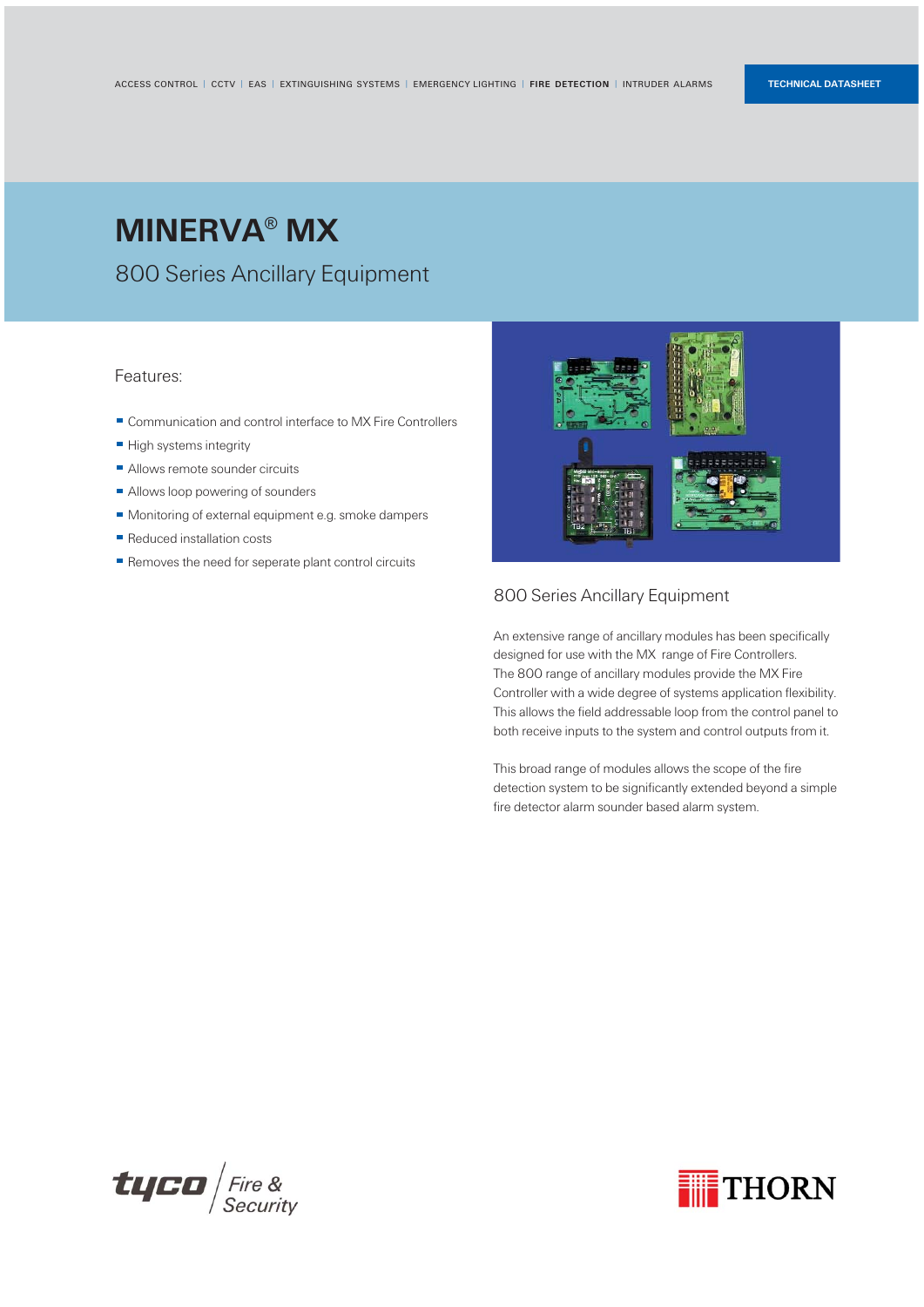The command modules enable fire doors to be closed, fire dampers to be controlled, plus provide an interface to shut down HVAC and other plant control equipment. Other applications include an interface between shopping centre tenants' premises and the landlords' central control system. With the high systems integrity offered on the MX Controller the command modules can also be used to control a public address based building evacuation system.

> The CIM800 is a flexible addressable input-monitoring device that fits in the standard ancillary housings.

The CIM800 provides a single input to current MX panels though this can be implemented as two separately wired spurs (Style B) or as a loop (Style A). Both spur and loop input wiring can be configured to monitor normally open or normally closed inputs. In addition both can be configured to initiate an alarm or short circuit fault message in the event of a short circuit on normally open monitoring circuits.



The DIM800 is designed to power and monitor a circuit of low voltage conventional detectors and callpoints. The detection circuit is powered from an external 24V d.c. supply and is reset by the MX addressable panel. The DIM800 monitors the external 24V d.c. and provides a fault signal if it is lost. The input detection circuit can be wired as one or two spur circuits (Class B), one loop configured circuit (Class A) or one 4 wire detection circuit.

The DIM800 is designed to be compatible with most conventional detection products. Compatibility has been tested to date on the following products: Compatible Thorn detectors:

M300 Series , M600 Series , S100 Series, H Series, S231F, S231F+, CP200 Compatible Zettler detectors: M613 Series.

The LI800 is designed to be used on all MX addressable loops. It monitors the line condition and upon detection of a short circuit it isolates the affected section whilst allowing the rest of the addressable loop to function normally.

The LI800 ensures that on a looped addressable system a short circuit fault cannot disable more detection devices than would be lost on a conventional nonaddressable system in accordance with BS5839 Part 1.

The RIM800 provides a single programmable relay output from the MX DIGITAL addressable loop which can be programmed for a variety of applications including signalling fire conditions to plant, machinery, fire doors, dampers & security systems.

The RIM800 relay coil is monitored. The RIM800 relay contact is rated for 2A @ 24V d.c. but can be used to switch mains voltage when used with the HVR800.

The LPS800 provides a single monitored sounder output circuit with up to 75mA of power sourced from the MX panel loop.

#### CIM800 Contact Input Module



#### DIM800 Detector Input Module

#### LI800 Line Isolator Module



RIM800 Relay Interface Module



#### LPS800 Loop Powered Sounder Module

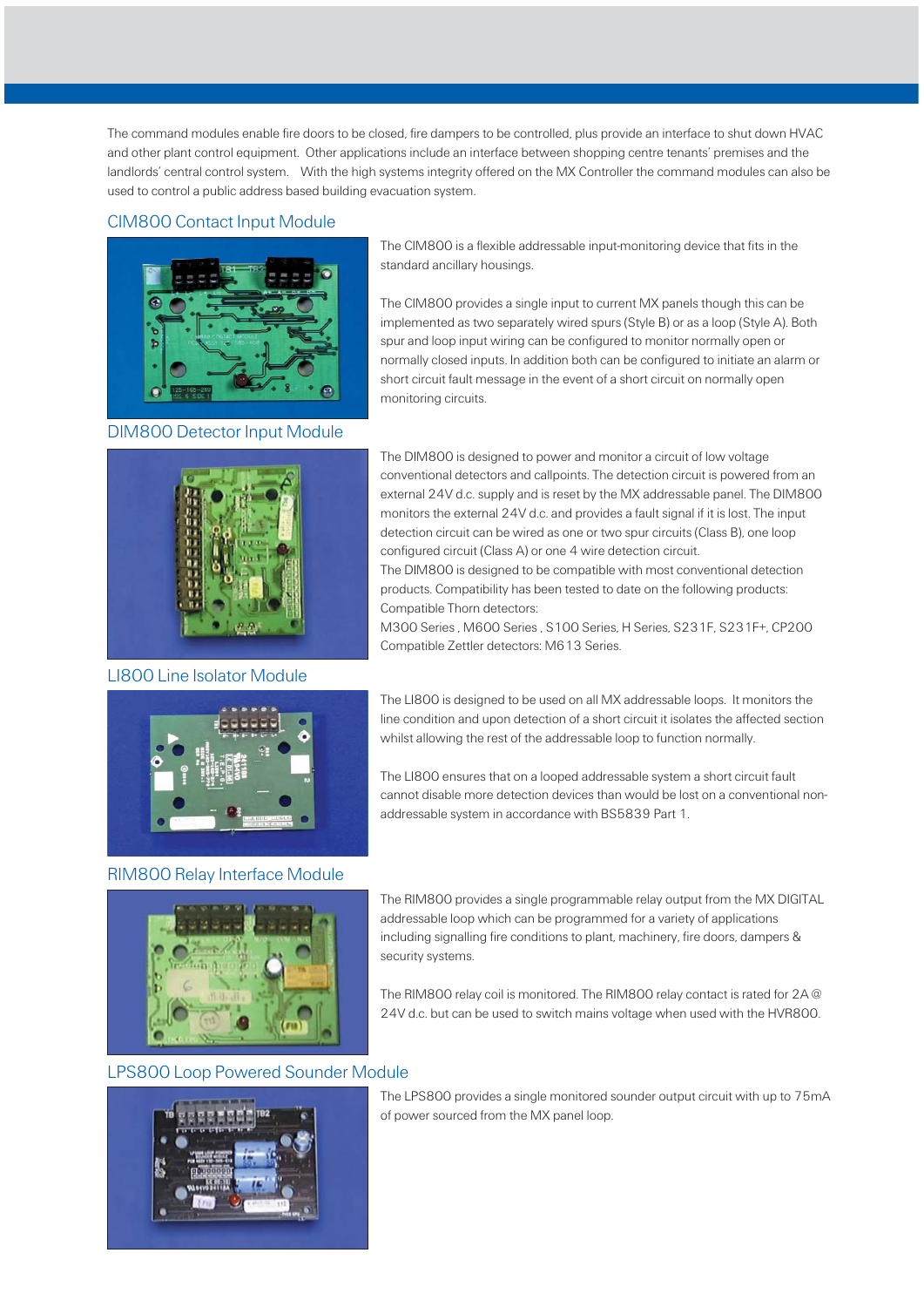The SNM800 can be configured with a RIM800 to provide a secure monitored extinguishing release solenoid control.

The TM520 provides an output that can be activated based on a delay time. If either the key-switch on the module is activated, or a predefined event within the control panel occurs then a timed delay (set between 10 minutes and 2 hours 10 minutes) is started. When the delay reaches zero the TM520 output is activated. The unit sounds an internal buzzer and shows a red LED when the output is active, and shows a yellow LED when the timer is counting down. To provide a warning that the delay is nearly over, the red LED and the buzzer will pulse 5 minutes before the end of the delay .

The TM520 requires a separate 24V DC supply to operate. The module is not addressable and will therefore not take an address on the loop.

The APM800 is an MX addressable power supply monitoring module which is usually used with the PSM800 power supply module to make an addressable power supply. The APM800 is designed to fix to studs on the top of the PSM800.

The APM800 monitors the PSM800 for mains failure, earth fault, battery charger fault and battery fault. It can reset the PSM800 resettable 24Vd.c. output and initiate a battery test which then reports battery voltage and current to the controller.

The SB520 enables the SNM800 to drive sounder circuits with higher currents whilst maintaining the reverse polarity integrity line monitoring.

The MIM800 is a small MX addressable module designed for monitoring a single



input circuit. The MIM800 can monitor normally open or normally closed inputs and provides open and short circuit monitoring of the line.

The MIM800 is designed for fitting in small devices such as flow switches, special detection devices and explosion proof callpoints. A variant of the MIM800 is used in all callpoints and pullstations.

#### SNM800 Sounder Notification Module



The SNM800 is a remote addressable sounder circuit output device capable of switching sounder and speaker circuits up to 2A @ 24V d.c. or provide a monitored output facility for other applications. These can be used in addition to the two sounder circuits provided as standard on most MX detection panels. The SNM800 can support sounder circuits wired as a spur (Class B – Style Y) or in a loop configuration (Class  $A -$  Style Z).

### TM520 Timer Module



#### APM800 Addressable Power Supply Monitor Module



#### SB520 Sounder Boost Module



MIM800 Mini-Input Module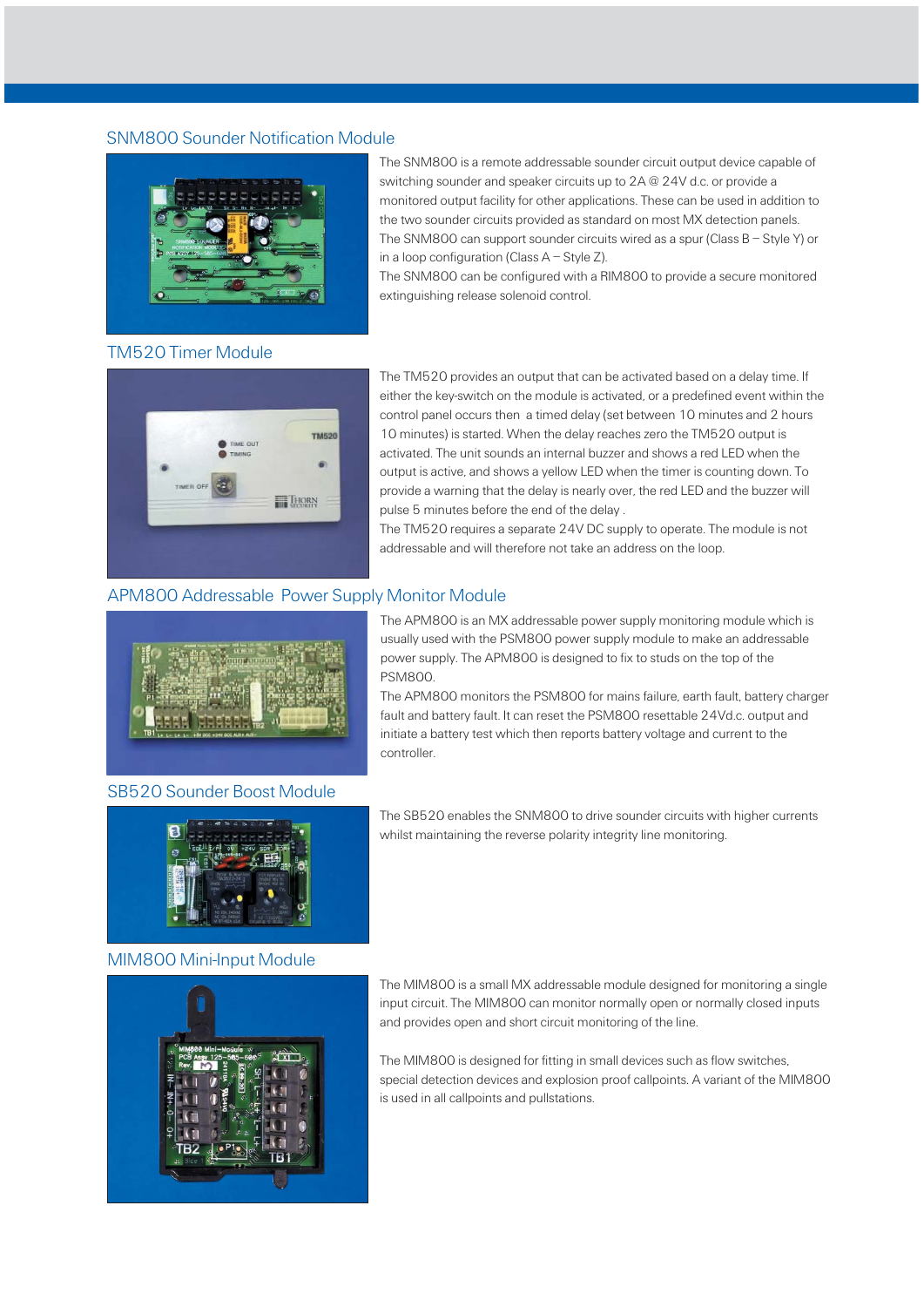The HVR800 is a non-addressable device which allows a low current mains rated relay to switch up to 10A. Alternatively a low voltage drive signal such as that provided by the RIM800 or 80 way mimic can be used to switch the integral mains relay.

The SIO800 is designed to provide a monitored input and a volt free relay changeover output. It consists of an input for monitoring the status of a normally open contact and output changeover relay contact. The relay is controlled by a command sent from the MX Fire Controller via the addressable loop.

The state of the relay (activated,deactivated or stuck) is reported to the MX Fire Controller. The LED may be turned ON or OFF by the controller during a relay activated condition.

The CP820 is an indoor MX addressable manual callpoint with programmable status LED. The CP820 is designed for LPCB approvals . The CP820 provides high speed communication to the MX panel of a manual fire alarm.

The CP830 is an outdoor MX addressable manual callpoint with programmable status LED. The CP830 is designed for LPCB approvals . The CP830 provides high speed communication to the MX panel of a manual fire alarm.

#### HVR800 High Voltage Relay



#### SIO800 Single Input/Output Module



#### CP820 Indoor Callpoint



#### CP830 Outdoor Callpoint

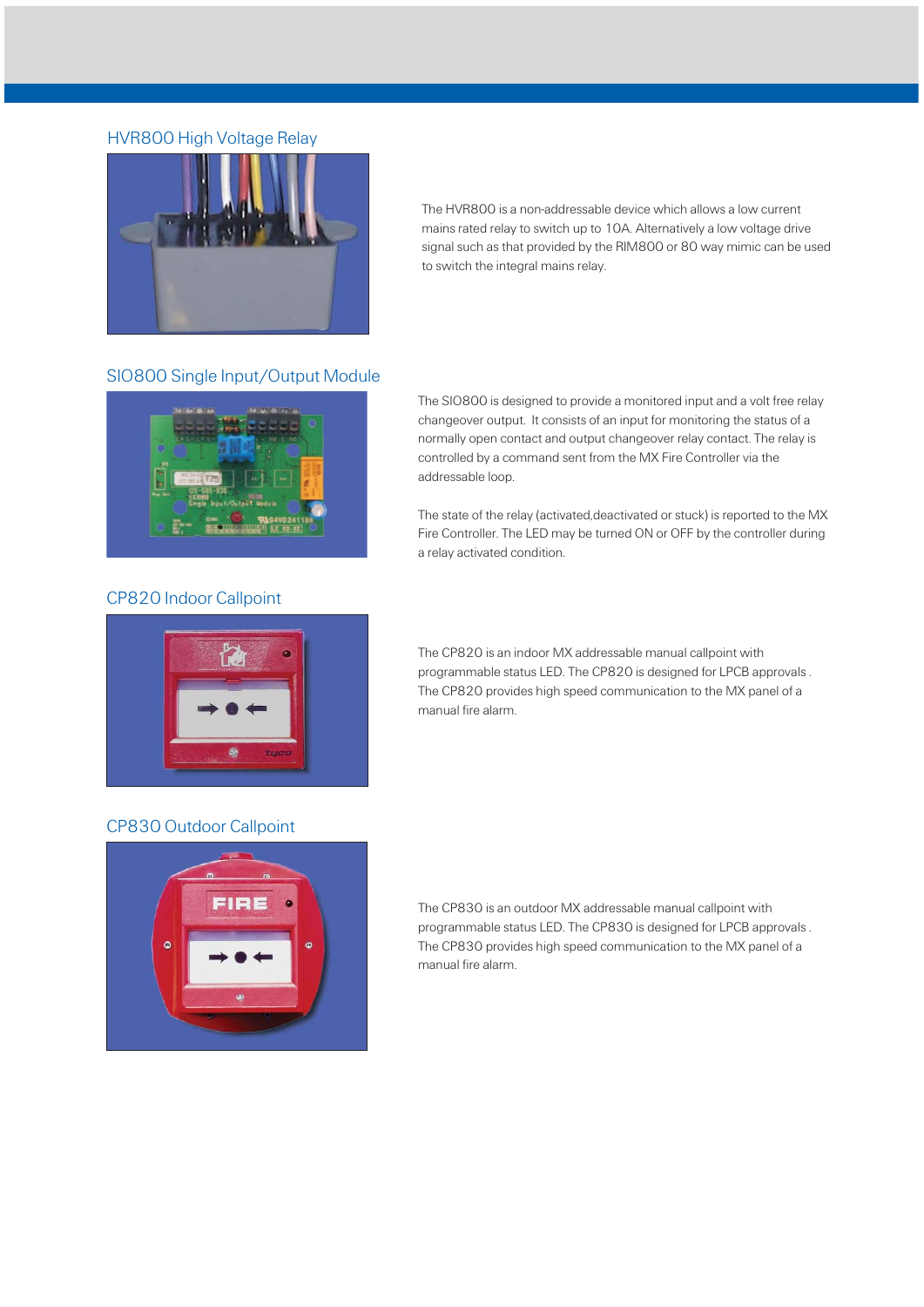The double gang mounting cover allows any of the 800 module range to be mounted individually onto a standard electrical double gang backbox.

The mounting cover allows either surface or flush mounting.



The Ancillary Housing 8 can incorporate:

- 8 x standard 800 Ancillary modules

Additionally a stacking kit is available that doubles the number of modules that can be accommodated within the Ancillary 8 housing.

The Ancillary Housing 3 is a low cost plastic housing that can incorporate:

- 3 x standard 800 Ancillary modules

The D800 Ancillary Housing is a surface mount IP55 plastic housing which will accomodate any one of the 800 module range except for the APM800/MIM800/TM520.

#### Double Gang Mounting Cover



#### Ancillary Housing 8

#### Ancillary Housing 3



#### D800 Ancillary Housing



#### MX Ancillary Module Housings